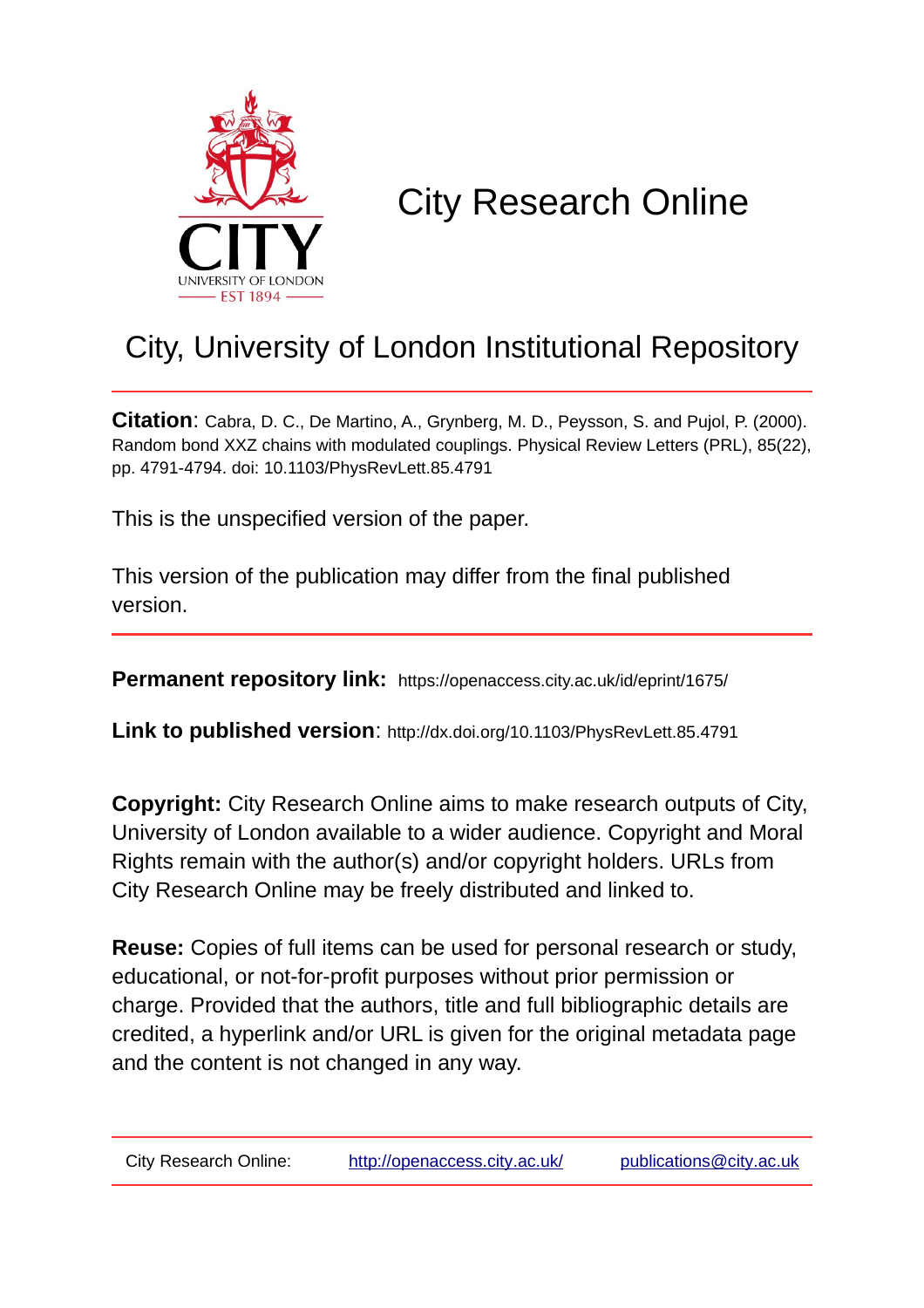## Random bond XXZ chains with modulated couplings

D.C. Cabra<sup>1,2</sup>, A. De Martino<sup>3</sup>, M.D. Grynberg<sup>1</sup>, S. Peysson<sup>3</sup> and P. Pujol<sup>3</sup>

<span id="page-1-0"></span> $1$ Departamento de Física, Universidad Nacional de la Plata, C.C. 67, (1900) La Plata, Argentina.

 ${}^{2}$ Facultad de Ingeniería, Universidad Nacional de Lomas de Zamora, Cno. de Cintura y Juan XXIII,

(1832) Lomas de Zamora, Argentina.

 $3$ Laboratoire de Physique, Groupe de Physique Théorique ENS Lyon, 46 Allée d'Italie, 69364 Lyon Cédex 07, France.

The magnetization behavior of q-periodic antiferromagnetic spin  $1/2$  Heisenberg chains under uniform magnetic fields is investigated in a background of disorder exchange distributions. By means of both real space decimation procedures and numerical diagonalizations in  $XX$  chains, it is found that for binary disorder the magnetization exhibits wide plateaux at values of  $1 + 2(p-1)/q$ , where  $p$  is the disorder strength. In contrast, no spin gaps are observed in the presence of continuous exchange distributions. We also study the magnetic susceptibility at low magnetic fields.

PACS numbers: 75.10.Jm, 75.10.Nr, 75.60.Ej.

The study of low dimensional antiferromagnets has received much renewed attention largely owing to the synthesis of ladder materials[[1\]](#page-3-0). One particular issue that captured both experimental and theoretical efforts in the past few years is the appearance of magnetization plateaux, i.e. massive spin excitations in the magnetization curve. In general, the latter are quite robust and for pure spin systems appear at rational magnetization values [\[2–4](#page-3-0)]. More recently, some experiments have indeed confirmed these theoretical predictions in a few particular cases[[5\]](#page-3-0) but some issues yet remain unresolved[[6\]](#page-3-0).

In order to make closer contact with experiments, one has to take into account the disorder that is almost inevitably present due to lattice imperfections and magnetic doping. A relevant question related to the appearance of magnetization plateaux is whether they are robust in the presence of quenched disorder. As a first step in this direction, in this work we analyze the effect of a disordered distribution of exchange couplings with a periodically modulated mean on the magnetic behavior of an XXZ antiferromagnetic chain. Both even [\[7](#page-3-0)] and odd [[8\]](#page-3-0) modulations are known to exist and are ultimately responsible for the structure of the magnetization curve [[2,3,9](#page-3-0)]. q-merized  $XX$  chains have also been studied in [[10\]](#page-3-0) using a Jordan-Wigner transformation.

By means of a decimation procedure similar to that used in[[11,12\]](#page-3-0) we argue that plateaux in the magnetization curve appear at specific magnetization values m which depend both on the couplings periodicity  $q$  and the strength of the disorder  $p$ . Hence disorder, instead of removing completely the plateau structure, shifts the position of certain plateaux in a precise way which depends on the disorder strength. Surprisingly, as we shall see from our numerical evidence, the plateaux predicted via this simple argument are indeed present. Moreover, they are rather wide and therefore could be eventually observable in low temperature experiments which in turn would allow for a precise determination of the disorder degree.

By extending the methods of [\[13](#page-3-0)], we also investigate

the characteristics of the magnetic susceptibility at low fields. Its behavior shows an interesting even-odd effect, similar to that found in the study of disordered  $XX$  Nleg ladders  $[14]$ . In fact, for q odd we find the same kind of divergence as for the homogeneously disordered case  $(q = 1)$  $(q = 1)$  $(q = 1)$  [[14\]](#page-3-0), namely

$$
\chi_z \propto \frac{1}{H[\ln(H^2)]^3},\tag{1}
$$

whereas the even  $q$  modulations yield a generic non-universalpower law behavior as in [[15,16](#page-3-0)] for  $q = 2$ ,

$$
\chi_z \propto H^{\alpha - 1},\tag{2}
$$

where we give an analytic expression for  $\alpha$  for arbitrary q. In principle, these results should emerge from experimental susceptibility measurements in disordered low dimensional compounds.

In what follows we focus attention on the occurrence conditions of zero temperature plateaux in a random qmerized  $XXZ$  spin-1/2 chain whose Hamiltonian is

$$
H = \sum_{i} J_i \left( S_i^x S_{i+1}^x + S_i^y S_{i+1}^y + \Delta S_i^z S_{i+1}^z \right) , \quad (3)
$$

where  $J_i$  are randomly distributed bonds. Specifically, let us consider a binary distribution of strength  $p(p =$ 0 corresponds to the pure q-merized case while  $p = 1$ corresponds to the uniform chain),

$$
P(J_i) = p \,\delta(J_i - J') + (1 - p) \,\delta(J_i - J_0 - \gamma_i J), \qquad (4)
$$

where  $\gamma_i \equiv \gamma$ ,  $(-\gamma)$  if  $i = qn$ ,  $(i \neq qn)$ , along with a Gaussian disorder  $P(J_i) \propto \exp{-\frac{(J_i - \overline{J_i})^2}{2\sigma^2}}$  $\frac{i-J_i}{2\sigma_i^2}$ , and lognormal distribution given in terms of  $W_i = \ln(J_i)$  and  $P(W_i) \propto \exp{-\frac{(W_i - \overline{W_i})^2}{2\lambda^2}}$  $\frac{i-W_i}{2\lambda_i^2}$ . All these distributions, taken with same mean and variance, are built to enforce  $q$ merization, whose value is measured on average by  $\gamma J$ . In what follows we assume that  $J'$  is the smallest coupling and consider  $0 < \gamma < J_0/J$ .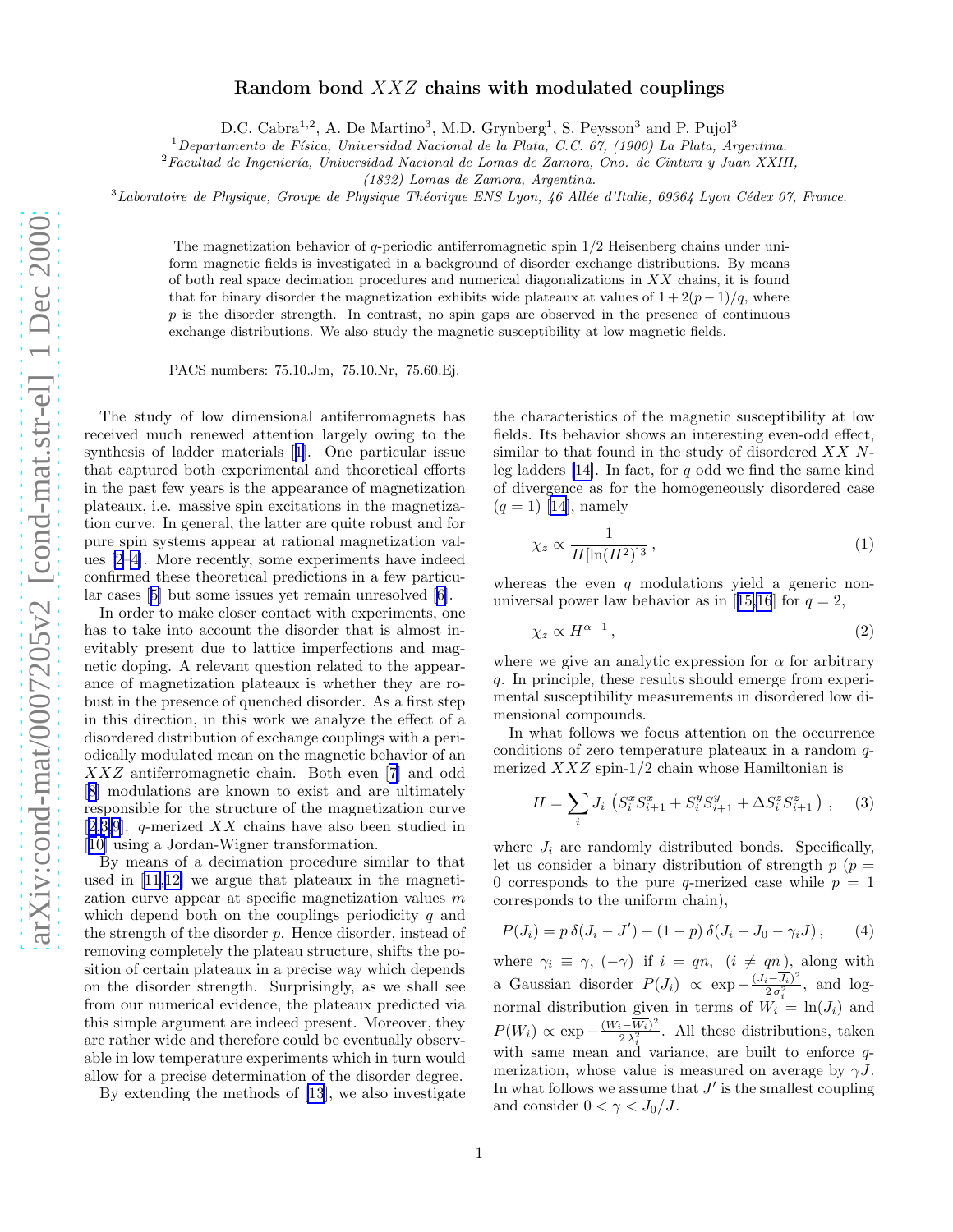<span id="page-2-0"></span>a. Decimation procedure  $-$  Here we follow the arguments used by Fisher in[[12\]](#page-3-0). The procedure is roughly to decimate the strongest bonds up to an energy scale given by the temperature. The remaining spins can be considered as free and each of them will then give rise to a Curie behavior in the magnetic susceptibility.

In our problem (which is at  $T = 0$ ) the energy scale is provided by the magnetic field, and in order to compute the magnetization, decimation has to be stopped at an energy scale of the order of the magnetic field. We assume that all spins coupled by bonds stronger than the magnetic field form singlets and do not contribute to the magnetization, whereas spins coupled by weaker bonds are completely polarized. The magnetization is thus proportional to the fraction of remaining spins at the step where we stop decimation. Our argument happens to apply well to the binary distribution, provided the energy scales of the involved exchanges are well separated.

b. Plateaux in q-merized chains —Let us first consider the case  $q = 2$  and assume we start at high enough magnetic field, such that all spins are polarized (saturation,  $m = 1$ ) and begin decreasing the magnetic field. The magnetization stays constant for a while, then decreases abruptly at  $h \sim J_0 + \gamma J$  and after that a plateau occurs at  $m = p$ . This can be easily understood: at  $h \sim J_0 + \gamma J$  we can decimate all the strongest bonds  $J_0 + \gamma J$  (the corresponding spin pairs form singlets and do not contribute), and the number of remaining (completely polarized) spins is  $N - 2 \times (1 - p)N/2 = pN$ . Here, the factor of 2 comes from the removal of two spins each time we decimate a bond. Hence, the first plateau occurs at  $m = p$ . The appearance of this spin gap is due to the fact that the remaining strongest bonds have values  $J_0 - \gamma J$  [\[17](#page-3-0)], and all spins left from the first step of decimation remain polarized (and the magnetization constant), until the magnetic field decreases to  $h \sim J_0 - \gamma J$ . At this point the magnetization again decreases abruptly and a second plateau occurs. The abrupt change corresponds to the decimation of bonds  $J_0 - \gamma J$  which leaves us with  $N-2 \times (1-p)\frac{N}{2} - 2 \times (1-p)\frac{N}{2}p^2$  completely polarized bonds. The plateau occurs then at magnetization  $m = p - p^2 + p^3$ . The term  $(1-p)\frac{N}{2}p^2$  comes from the bonds  $J_0 - \gamma J$  which, having a  $J'$  bond at each side, were not decimated in the first step and thus is the number of bonds actually decimated at the second step. Evidently, for  $q > 2$  we can follow the same reasoning. Thus, the number of spins which yield finite contributions to the total magnetization at  $h \sim J_0 + \gamma J$  is simply  $N-2\times(1-p)N/q$ . Hence, we find the first plateau at

$$
m = 1 + \frac{2}{q}(p - 1).
$$
 (5)

Notice that this result locates correctly the spin gaps appearing in a pure q-merized chain  $(p = 0)$ . In this sense, Eq. (5) provides an extension of this latter case [\[9](#page-3-0)] in the presence of binary disorder. Since the decimation procedure applies for generic  $XXZ$  chains [\[12](#page-3-0)], we conclude that the emergence of the plateaux predicted in (5) is a

generic feature, at least with the anisotropy parameter  $|\Delta|$  < 1. It is straightforward to generalize this analysis to the case of an arbitrary but discrete probability distribution. Given a finite difference between the highest values of the couplings in the inequivalent sites, one can predict the presence and position of the plateaux.

To enable an independent check of these assertions, we turn to a numerical diagonalization of the Hamiltonian ([3\)](#page-1-0) contenting ourselves with the analysis of the subcase  $\Delta = 0$ . This allows us to explore rather long chains using a fair number of disorder realizations. In Figs. 1(a), 1(b) and 1(c) we show respectively the whole magnetization curves obtained for  $q = 2$ , 3 and 4 after averaging over 100 samples of  $L = 5 \times 10^4$  sites under the exchange disorder [\(4](#page-1-0)). It can be readily verified that this set of robust plateaux emerges quite precisely at the critical magnetizations given by Eq. (5). The secondary plateaux, though narrower, are still visible in Fig. (1).

It is important to stress that the derivation of our results for the quantization conditions derived above rely strongly on the discreteness of the probability distribution and would not be applicable to an arbitrary continuous exchange disorder. In fact, for the Gaussian case referred to above it turns out that no traces of plateaux can be observed. Furthermore, the magnetic susceptibility in the Gaussian case only vanishes asymptotically when approaching the saturation regime, as can be seen in Fig. 2 for a variety of coupling periodicities. Here, the sampling was improved up to  $5 \times 10^4$  realizations though the length of the chain was reduced to  $L = 1500$  sites, as the CPU time per spectrum grows as  $L^2$ .

¿From the numerical curves, it appears that the usual DN-PT [\[18](#page-3-0)] transition is smoothed in the presence of disorder, both in the cases of binary and Gaussian distribution. Using the exact results of[[19\]](#page-3-0) for a family of Poissonian distributions, one sees that the behavior of the magnetization close to saturation has a nonuniversal exponential decrease. On the other hand, this non-universality is reflected for the binary case, in the fact that saturation occurs with an upper bound given by  $2J_{\text{max}}$ . Since the universal DN-PT transition is destroyed near saturation, we expect that the same will occur in the vicinity of a non-trivial plateau. In fact, this is noticeable in the numerical data.

c. Susceptibility at low magnetic fields  $-$  For homogeneously disordered chains (*i.e.*  $q = 1$ ), one can use the decimation procedure of [\[12](#page-3-0)] along with the universality of the fixed point, to show that either for discrete or continuous distributions the low field magnetic susceptibility behaves according to Eq. ([1\)](#page-1-0). Following a simple argument based on random walk motion used in [\[13](#page-3-0)], it can be readily shown that for  $\Delta = 0$  (or XX chains), these arguments can be extended to the case of q odd giving the same singularities. In fact, these expectations can be compared to the numerical results obtained for  $q$ odd with both Gaussian and binary disorders, as shown in Figs. 2 and 3 respectively. In particular, we direct the reader to the semi-log insets of Figs.  $2(b)$ ,  $2(d)$ ,  $3(b)$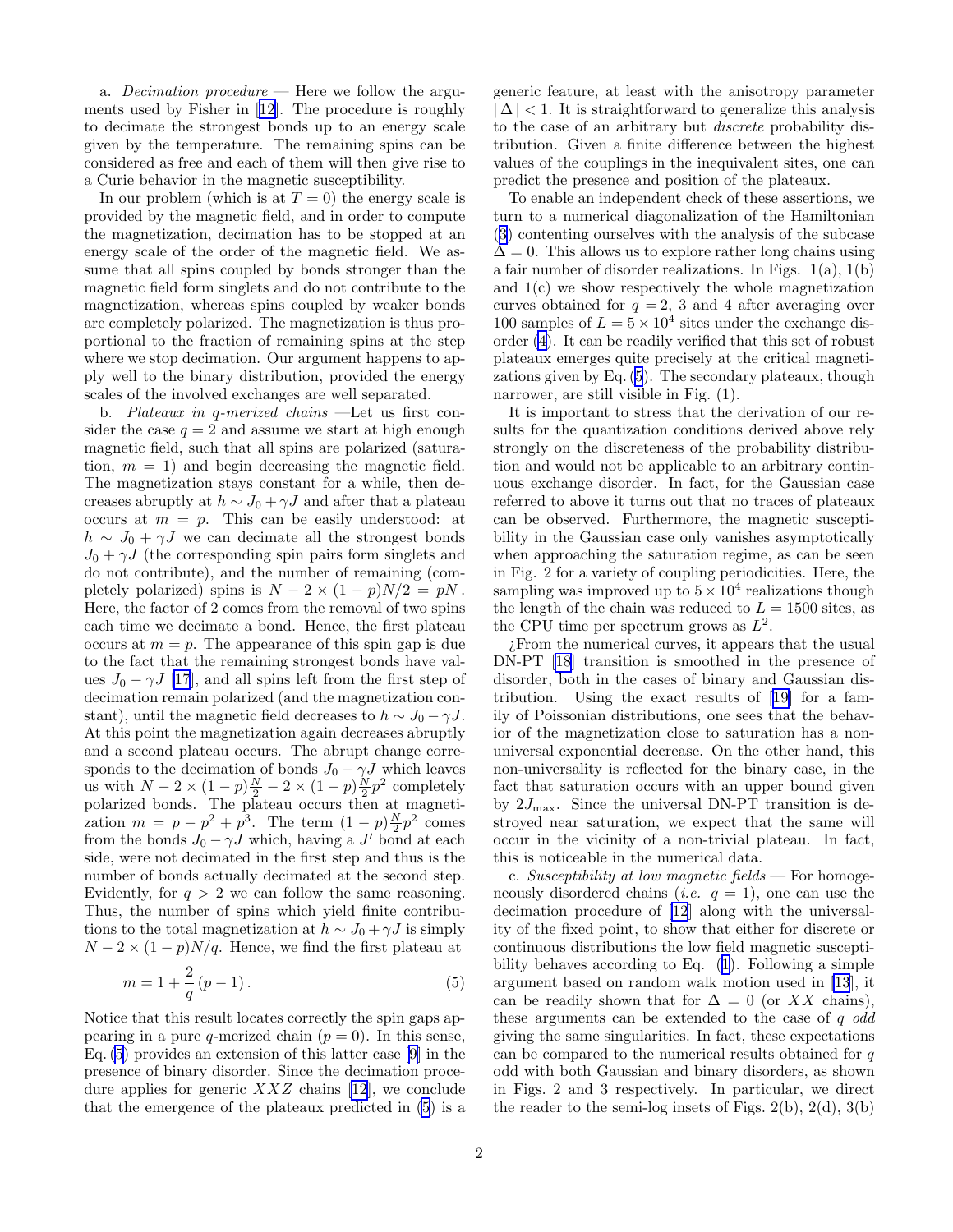<span id="page-3-0"></span>and 3(d) which evidently follow the universal singularity referred to in Eq. [\(1](#page-1-0)). The numerical results for the lognormal distribution lead to the same qualitative behavior obtained for the Gaussian case.

For q even, for which there is a plateau at  $m = 0$  in the pure case, the situation is more subtle. Using the notation of [13], for  $XX$  chains we can again define a random walk of the variable  $u_i = \ln(\Delta_i)$  between the boundaries  $ln(\tilde{V}^2/E)$  and  $ln(E)$ , now with a driving force  $F$  and diffusion coefficient  $D$  given by

$$
F = \frac{2}{q} < \ln J_{i=qn}^2 - \ln J_{i\neq qn}^2 > , \qquad (6)
$$

$$
D = \frac{1}{q} \left[ \text{var}^2(\ln J_{i=qn}^2) + (q-1) \text{var}^2(\ln J_{i\neq qn}^2) \right]. \tag{7}
$$

By means of the method given in [13] for the undriven random walk, one can approximate the problem to a discrete time diffusion problem with an absorbing and reflecting wall. One can then show that the average number of bonds for a cycle to be completed goes now like  $\bar{n} \sim e^{\alpha \Delta u/2}$ , which gives the asymptotic behavior for the magnetic susceptibility as in [\(2](#page-1-0)). The non-universal exponent  $\alpha$  turns out to depend on the distribution parameters (6) and (7) namely,  $\alpha = 2F/D$ . Also, this exponent coincides with the results obtained in [16] using decimation and other methods for the  $q = 2$ ,  $XXZ$  chain.

Once more, our numerical results for the binary and Gaussian coupling distributions considered above lend further support to this non-universal picture of even modulations. Specifically, there are in fact situations for which the low field susceptibility can either diverge  $(\alpha < 1)$  as displayed in Figs. 2(a), 2(c), 3(c) or collapse  $(\alpha > 1)$  as shown in Figs. 3(a). Moreover, we checked that our  $\alpha$  exponents can fit reasonably the numerical behavior obtained in this regime, as indicated by the log-log insets of Figs.  $2(a)$  and  $2(c)$ .

To summarize, we have studied the effect of disorder on the plateaux structure in  $q$ -merized  $XXZ$  chains. By means of a simple real space decimation procedure we could account for a non-trivial phenomenon namely, the shift in the magnetization values for which certain plateaux emerge, as compared to the pure system. This was tested by numerical diagonalizations of large XX chains finding a remarkable agreement with Eq. [\(5](#page-2-0)). We have also analyzed the behavior of the low magnetic field susceptibility which exhibits a clear  $q$ -odd (even) logarithmic (power law) behavior. Our theoretical predictions could be experimentally checked on dimerized compounds such as  $CuGeO<sub>3</sub>$  doped with Si [20] under magnetic fields. Also trimerized compounds exist in nature [8] and it would be interesting to see if they can be doped. We trust this work will convey an interesting motivation for further experimental studies.

We acknowledge useful discussions with P. Degiovanni, F. Delduc, A. Honecker, R. Mélin, and C. Mudry. This work was done under partial support of EC TMR contract FMRX-CT96-0012. The research of D.C.C and M.D.G. is partially supported by CONICET, ANPCyT  $(grant No. 03-02249)$  and Fundación Antorchas, Argentina (grant No. A-13622/1-106).

- [1] For reviews consult, E. Dagotto, T.M. Rice, Science 271, 618 (1996); T.M. Rice, Z. Phys. B103, 165 (1997).
- [2] M. Oshikawa, M. Yamanaka, I. Affleck, Phys. Rev. Lett. 78, 1984 (1997).
- [3] D.C. Cabra, A. Honecker, P. Pujol, Phys. Rev. Lett. **79**, 5126 (1997); Phys. Rev. B 58 6241, (1998).
- [4] K. Totsuka, Phys. Rev. B **57** 3454, (1998).
- [5] Y. Narumi et al., Physica **B246-247** 509, (1998).
- [6] H. Tanaka et al., Physica **B 246**, 230 (1998); W. Shiramura et al., J. Phys. Soc. Jpn. 67, 1548 (1998); P. Lemmens et al., Advances in Solid State Physics 39, 281 (1999).
- [7] J.P. Boucher, L.P. Regnault, J. Phys. I (Paris) 6, 1939 (1996).
- [8] Consult K. Hida, J. Phys. Soc. Jpn. 63, 2359 (1994); K. Okamoto, Solid State Comm. 98, 245 (1995).
- [9] D.C. Cabra and M.D. Grynberg, Phys. Rev. B 59 119, (1999); A. Honecker, Phys. Rev. B 59 6790, (1999).
- [10] A.A. Zvyagin, Phys. Lett. A158 333, (1991); Sov. J. Low Temp. Phys. 18 558, (1992).
- [11] S.K. Ma, C. Dasgupta and C.-K. Hu, Phys. Rev. Lett. 43, 1434 (1979); C. Dasgupta and S.K. Ma, Phys. Rev. B 22, 1305 (1979).
- [12] D.S. Fisher, Phys. Rev. B 50, 3799 (1994).
- [13] T.P. Eggarter and R. Riedinger, Phys. Rev. B 18, 569 (1978).
- [14] P.W. Brouwer, C. Mudry and A. Furusaki, Phys. Rev. Lett. 84, 2913 (2000).
- [15] A.A. Ovchinnikov and N.S. Erikhman, Sov. Phys. JETP 46 340, (1977).
- [16] R.A. Hyman, K. Yang, R.N. Bhatt and S.M. Girvin, Phys. Rev. Lett. 76, 839 (1996); P. Henelius and S.M. Girvin, Phys. Rev. B 57, 11457 (1998); F. Iglói, R. Juhász, H. Rieger, Phys. Rev. **B61**, 11552 (2000).
- [17] In fact, this depends on the values of  $J'$ ,  $J_0$ ,  $\gamma J$ . This is generically true for  $J_0 + \gamma J > J_0 - \gamma J > J'$  which is satisfied by the values used in the numerical diagonalizations.
- [18] G.I. Dzhaparidze, A.A. Nersesyan, JETP Lett. 27, 334 (1978); V.L. Pokrovsky, A.L. Talapov, Phys. Rev. Lett. 42, 65 (1979).
- [19] F.J. Dyson, Phys. Rev. **92**, 1331, (1953).
- [20] J.-P. Renard *et al.*, Europhys. Lett. **30**, 475-480 (1995); L.P. Regnault et al., ibid 32, 579 (1995); M. Fabrizio, R. Mélin, J. Souletie, Eur. Phys. J. **B 10**, 607 (1999).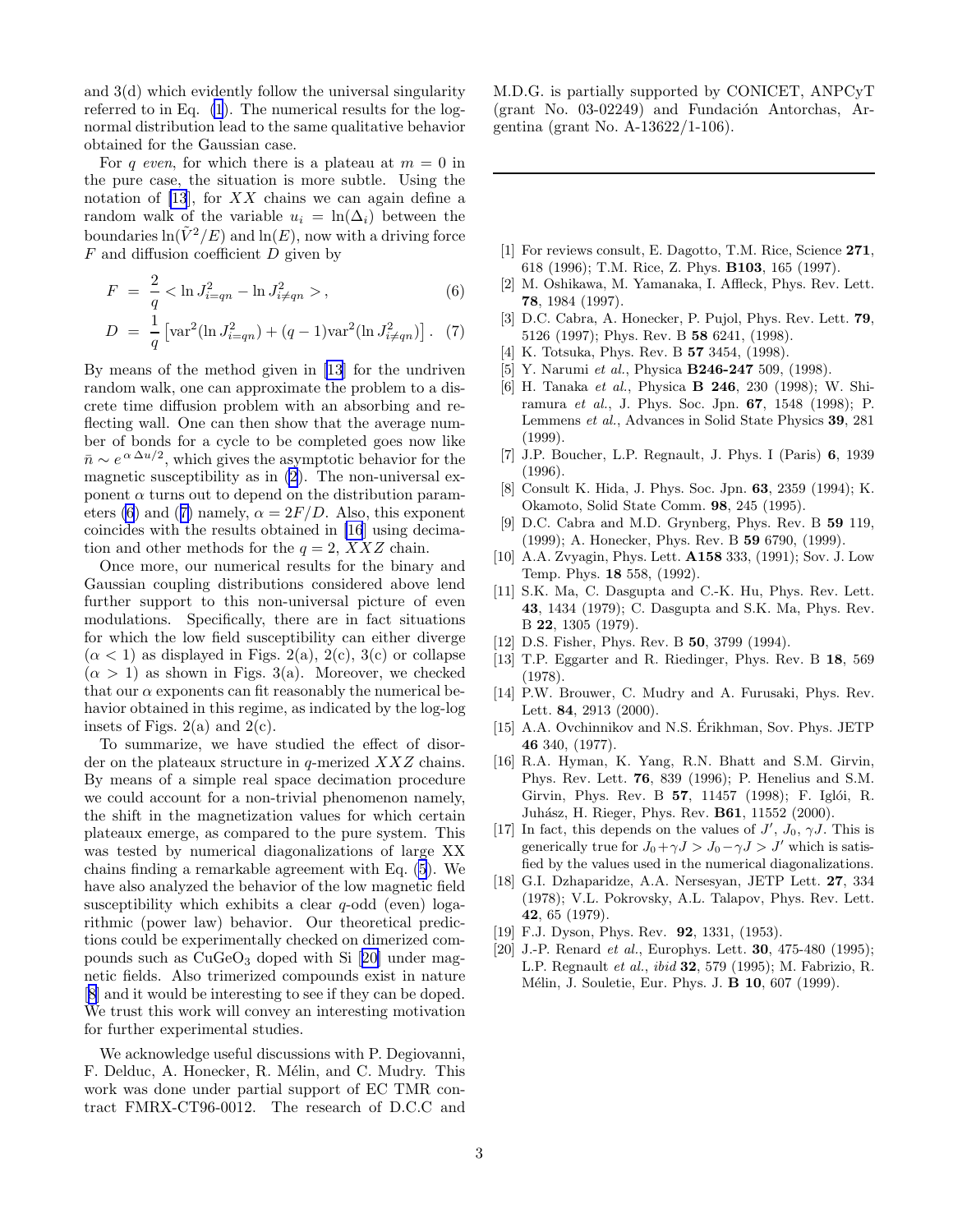



FIG. 1. Magnetization curves of modulated XX spin chains with  $q = 2$  (a), 3 (b) and 4 (c), immersed in disordered binary backgrounds of strength p. Solid lines represent averages over 100 samples with  $5 \times 10^4$  sites,  $J^{7}/J_0 = 0.2, \gamma J = 0.5$  and  $p = 0.2, 0.4, 0.6, 0.8$  in ascending order. The left and rightmost dotted lines denote respectively the pure uniform and pure modulated cases  $p = 1$  and  $p = 0$ .

FIG. 2. Magnetic susceptibility of  $q$ -merized  $XX$  chains after averaging over  $5 \times 10^4$  samples with 1500 sites, using q-periodic Gaussian exchange distributions for  $q = 2$  (a), 3 (b), 4 (c), 5 (d) and strength  $p = 0.4$ . The insets show respectively the susceptibility behavior at low magnetic fields which follows closely the regimes predicted by Eqs.  $(1)$   $(q \text{ odd})$ , and  $(2)$   $(q \text{ even}),$  in the text.